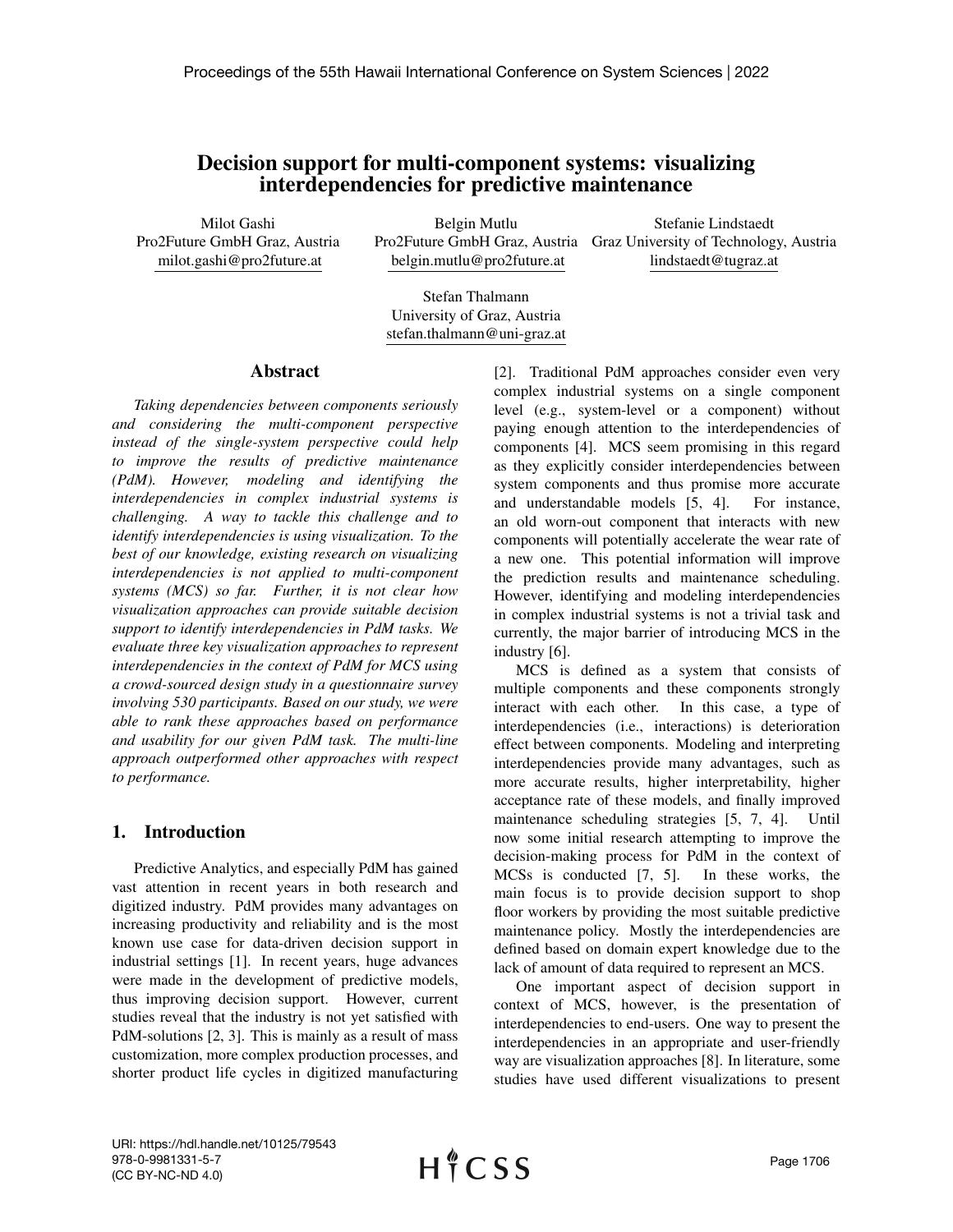the results in the context of MCS, even though the visualization of interdependencies was not the focus of these studies [9, 10, 11, 12, 13]. To the best of our knowledge, we did not find any approach tackling this particular challenge of visualizing interdependencies for MCSs. Although, the potential to understand and identify interdependencies will provide a basis to build a vision for a predictive model, which we lack because of the missing interdependencies.

In this paper, we aim to explore how do visualizations help the users to identify the interdependencies within an MCS. Moreover, we aim to identify cost-optimized oriented approaches. We also aim to rank visualizations in terms of usability. We conducted a crowd-sourced study involving 530 participants, where we were able to identify the best approach regarding the performance.

# 2. Theoretical background

# 2.1. Multi-component systems and interdependencies

MCS view in the context of PdM helps to improve predictive results, as well as understanding and interpretation of the predictions, thus, enhancing maintenance scheduling and decision support [9, 4]. Current research has shown that interdependencies between components exist and have a strong impact on the deterioration process, as well as on the economical aspect [14, 4, 9].

In the existing literature, interdependencies between components are grouped into different categories: stochastic, economic, and structural interdependencies. First, stochastic interdependencies represent the deterioration effect between components within a system. For instance, a worn-out component will accelerate the wear-out rate of other components that are interacting within an MCS. Second, economic interdependencies focus directly on the generated costs, respectively, reduced costs that can be assured through performed maintenance of components together, rather than maintaining separately. Finally, structural interdependencies describe the effect that components cause on each other, in case that these components are structurally coupled with each other. The effect can be in costs, as well as on the deterioration rate [14]. For instance, Rasmekomen et al. [14] analyzes the structural effect based on the deterioration rate. The presence of various interdependencies within MCSs increases the complexity further. Therefore, to build human-centric PdM solutions, decision support to identify and model these aspects is required.

In practice, decision support is crucial to provide

efficient, faster, and reliable alternatives in the decision-making process. A number of research results of decision support for industry-based PdM have emerged in literature [15, 16, 17, 18, 19, 20]. These tools have enabled decision support providing reasonable results by incorporating the data-driven approaches. For example, Yam et al. [17] developed a PdM decision support system (DSS) based on a recurrent neural network. Moreover, We et al. [16] introduced an integrated neural network based on a decision support system for predictive maintenance of rotational products. These works aim to assist shop floor workers in the decision-making process by providing recommendations regarding the maintenance actions or selection of the most suitable analytical approach for PdM solutions. Initially, this works focuses on a single component system (e.g., system-level or a component) providing acceptable results. However, the complexity of systems in digitized manufacturing increases due to mass customization and shorter product life cycles in digitized manufacturing [2], or the presence of different variants and configurations within one machine [4]. This leads to the need for new solutions to handle the complexity and its challenges properly. MCS view in context of PdM seems promising in this regard. However, in the past, the lack of data and the degree of complexity present within MCSs prevented sufficient research on the implementation and application of MCS perspective [4]. Nevertheless, with the increase of the information basis (growing availability of cheap and powerful sensor technology [21]) and huge advances in AI and data processing capabilities [22], research in MCSs seems feasible. As a result, this could help to reduce maintenance costs and improve the quality of products.

# 2.2. Visualization for decision making

Data visualization is a powerful representation of the information in decision-making process. It can accelerate perception, provide awareness and control, and harness knowledge to gain a competitive advantage in making valuable decisions [15, 23, 24]. Current research has shown that data visualization helps to enhance and provide more effectiveness and control during the maintenance process  $[25, 26, 27]$ . particular, it provides a better understanding of the data and faster knowledge acquiring for shop floor workers. The main focus of these works has been towards maintenance actions [27, 25, 26]. In this regard, the aim is to visually help the shop floor workers to understand and improve the performance of the maintenance process.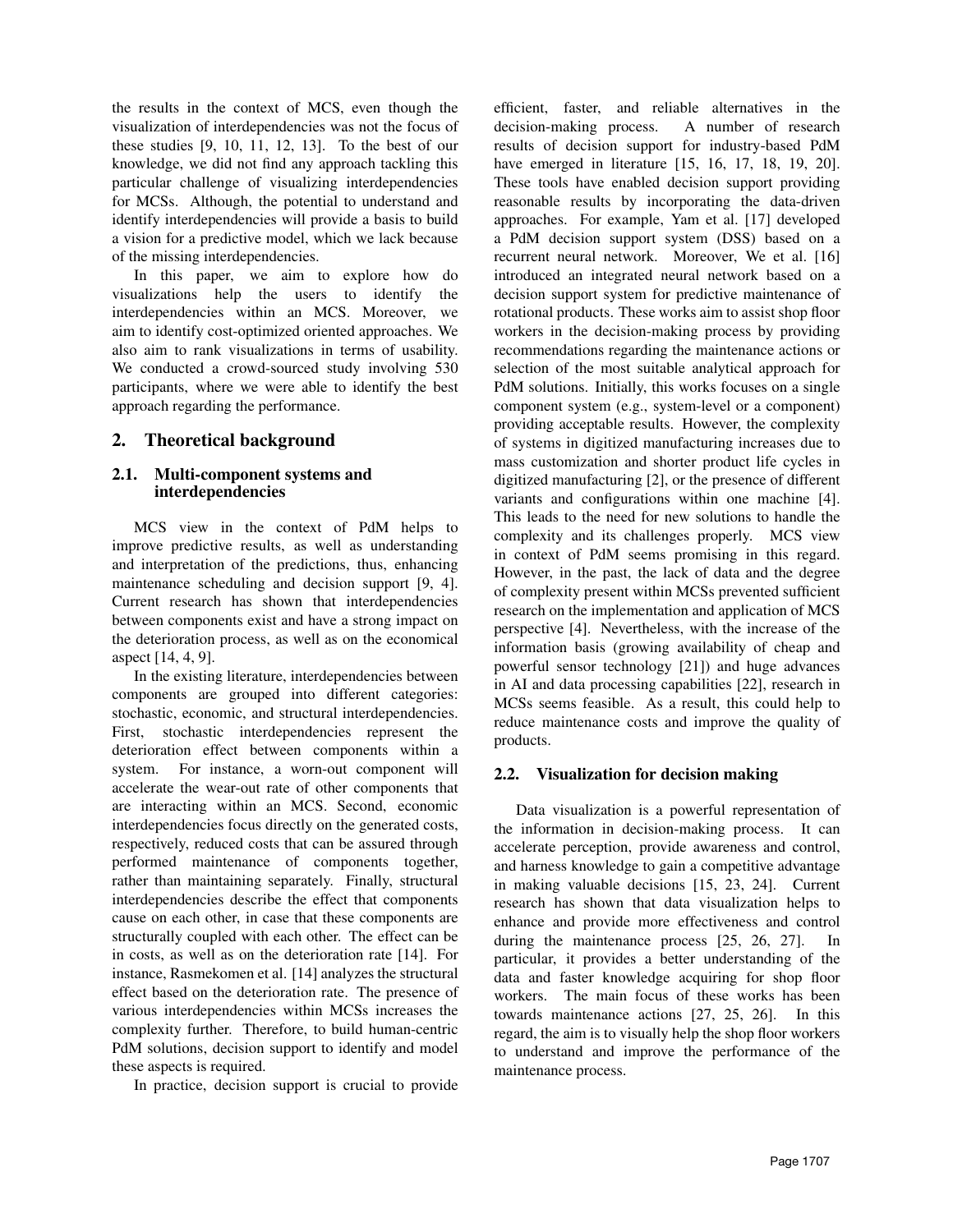In literature, you can find many examples where visualization for decision support in the context of PdM has been applied [28, 29, 30, 16]. In general, different parameters (e.g., sensor data) are visualized, thus, providing a possibility for visual condition monitoring from the shop floor workers. This helps to understand and interpret better the predictive results. Moreover, visualizations have been applied for PdM in context of MCSs to enhance decision-making process. In this case, the aim is not only to show the deterioration of the component over time, but also the interdependencies effect between the components. Extensive research works focusing on PdM in the context of MCSs, which used visualization to demonstrate the presence of interdependencies can be found [9, 10, 11, 12, 13]. For instance, Assaf et al. [9] used line charts to show the presence of interdependencies between components. As a result, a mathematical model for multi-component degradation modeling is presented. Shahraki et al. [10] used multi-line visualizations to show interdependencies between the components within an MCS. However, none of these studies has evaluated the usefulness of visualization aiming to show and identify the interdependencies.

# 3. Interdependence's visualization approaches

In the literature, we identified potential candidate approaches suitable for modeling interdependencies using visualization approaches: line-based approach [9], matrix-based approach [31, 11], multi-line approach [32], bar-based approach [13], and stacked area approach [33]. Next, after multiple iterations of discussion with domain experts, we defined the selection rule to drill down to the relevant approaches: First, we selected visual approaches that highlighted interdependencies over time. Second, we considered visual approaches that emphasize the performed component replacements e.g., maintenance actions. Finally, space reduction is considered as an important aspect to select these approaches. For example, the multi-line approach requires less space compared to the line chart approach where each component is visualized in a separate chart. As a result, we narrow down to three important approaches: The multi-line, the heatmap (adaption of matrix-based approach), and the stacked-area approach.

# 3.1. Multi-line approach

Multi-line approaches are known as important approaches for robust visualization of multiple time-based data e.g., time series [32]. The multi-line

approach is appropriate for pattern recognition and relationship analysis. In our specific case, we are interested in the visualization of interdependencies between components which deteriorate over time. In this context, the multi-line approach meets exactly the requirements for visualizing MCS interdependencies. Hence, we consider multi-line (see Figure 1) for further exploration within our study.

Multi-line approach is composed of two axes: x-axis representing the distance information in km and y-axis representing the deterioration time, whereby 1 represents a fully worn-out component, respectively, 0 a completely new component. Deterioration as a physical parameter evolves over the distance as shown in Figure 1. Deterioration switches to 0, when a maintenance activity is performed and the component is replaced. Moreover, a single line represents the deterioration state of a specific component.



Figure 1: MCS interdependencies presented using multi-line visualization approach. X-Axis representing the distance information in km and y-axis representing the deterioration time.

# 3.2. Heatmap approach

The Heatmap approach visualizes data using table format (matrix) and a variety of colors [31]. In this case, the possibility to apply different variables in the rows and columns provides an opportunity for cross-examining multivariate data. Moreover, the coloring of the cells within the table represents the magnitude of the variable at a specific state. This provides an opportunity for showing variance across multiple variables. Heatmaps are valuable, when aiming to recognize patterns or estimating the similarity within multivariate data. Heatmaps require less space compared to other visual approaches, thus, are suitable for visual feature reduction challenge.

A Heatmap approach is a visual representation of components deterioration data over the distance, where the individual values within the matrix are represented as colors. A row contains deterioration state information for a single component. Whereby, the x-axis of the heatmap-matrix 2 represents the distance information in km. The color within a specific row encodes the corresponding deterioration state of the component. A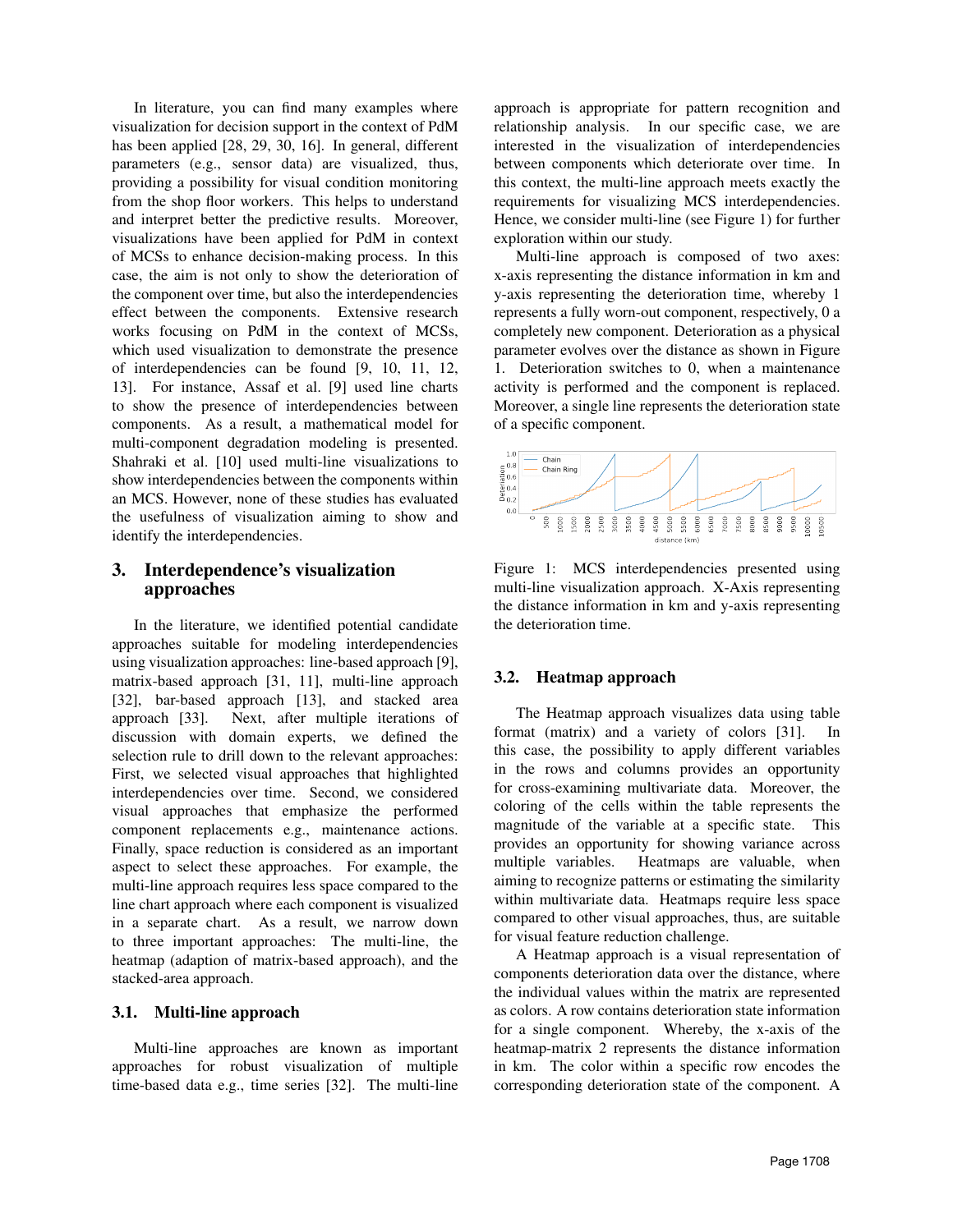white color reveals a new component, whereby a black color reveals a fully worn-out component.



Figure 2: MCS interdependencies presented using the heatmap visualization approach. X-Axis representing the distance information in km. The color within a specific row represents the corresponding deterioration state of the component. A white color reveals a new component, whereby a black color reveals a fully worn-out component.

### 3.3. Stacked-area approach

Stacked-area approaches are visualization approaches for representing multiple time-series by stacking filled shapes that represent single time-series on top of each other [34]. The high of each stream at a specific time point represents its value. The stacked-area approach is suitable for pattern recognition, comparison, and causal analysis. These characteristics fit exactly to challenge of interdependencies recognition for MCS.

Stacked-area approach (shown in Figure 3) is composed of two axes: the x-axis representing the distance information in km and the y-axis representing the deterioration time. In reality, for a single component, 1 represents a worn-out component and 0 an unused component. Important is to note, that the stacked-area, in contrast to the multi-line approach, accumulates the deterioration state of components (e.g., two components). For example, if both components are fully worn-out, the upper limit will be 2. This could increase the probability for distortion while reading and comparing values within the stacked-area [35].



Figure 3: MCS interdependencies presented using stacked-area visualization approach. X-Axis representing the distance information in km and y-axis representing the deterioration time.

# 4. Evaluation study

In this section, we investigate different visualization approaches concerning interdependencies where the aim is to evaluate (i) how do the visualization helps the users to identify the interdependencies within MCSs, (ii) which visualization/-s is/are the most appropriate ones for visualizing and identifying the interdependencies. To do so, we design a study on a crowd-sourced platform to elicit preferences and user performance using these approaches. This section describes in detail the data sources, the method, and the metrics used within this study.

#### 4.1. Use case and data description

As industrial machines are very complex and specific, we needed an MCS use case, which is common and most people are aware of and understand it. For this purpose, we decided to select a bicycle as a suitable example for simple MCS. The bicycle consists of a small number of components and these components strongly interact with each other. Moreover, the bicycle example provides a good basis to demonstrate the results in an understandable way. Furthermore, the access to subjects is simpler compared to a real industrial use case. On the other hand, the knowledge collected within this use case is theoretically transferable to a real industrial setting. In this context, we focus on two specific components: chain and chain-ring. Domain experts (i.e., bicycle mechanic) defined these two components, as components which introduce a strong level of interdependencies.

#### Algorithm 1: MCS: Generate deterioration data over distance

| uaia ovu uisianie                                                                                           |  |  |  |  |  |  |  |
|-------------------------------------------------------------------------------------------------------------|--|--|--|--|--|--|--|
| <b>Input:</b> rD, $int_t$ , $det_t$                                                                         |  |  |  |  |  |  |  |
| Output: $int_{t+1}$ , $det_{t+1}$                                                                           |  |  |  |  |  |  |  |
| if $d \leq threshold\_l$ then                                                                               |  |  |  |  |  |  |  |
| $det_{t+1}$ = linearDeterioration (rD, $int_t, det_t$ );                                                    |  |  |  |  |  |  |  |
| // deterioration step 0.0001                                                                                |  |  |  |  |  |  |  |
| ;<br>$\displaystyle\!int_{t+1}$ = no<br>Interdependencies();                                                |  |  |  |  |  |  |  |
| end                                                                                                         |  |  |  |  |  |  |  |
| else if threshold_ $1 < d \leq$ threshold_2 then                                                            |  |  |  |  |  |  |  |
| $det_{t+1}$ = quadraticDeterioration (rD, $int_t, det_t$ );                                                 |  |  |  |  |  |  |  |
| : // Comp interdependencies taken into account                                                              |  |  |  |  |  |  |  |
| $int_{t+1}$ = updateInterdependeciesState(rD, $int_{t}$ );                                                  |  |  |  |  |  |  |  |
| // Quadratic interdependencies                                                                              |  |  |  |  |  |  |  |
| end                                                                                                         |  |  |  |  |  |  |  |
| else if threshold $2 < d \leq$ threshold 3 then                                                             |  |  |  |  |  |  |  |
| $det_{t+1}$ = exponentialDeterioration (rD, $int_t, det_t$ ));                                              |  |  |  |  |  |  |  |
| ; // Comp interdependencies taken into account<br>$int_{t+1}$ = updateInterdependenciesState(rD, $int_t$ ); |  |  |  |  |  |  |  |
| // Exponential interdependencies                                                                            |  |  |  |  |  |  |  |
| end                                                                                                         |  |  |  |  |  |  |  |
| else                                                                                                        |  |  |  |  |  |  |  |
| Crash()                                                                                                     |  |  |  |  |  |  |  |
| end                                                                                                         |  |  |  |  |  |  |  |

Due to missing condition monitoring data for specific components (e.g., chain and chain-ring), we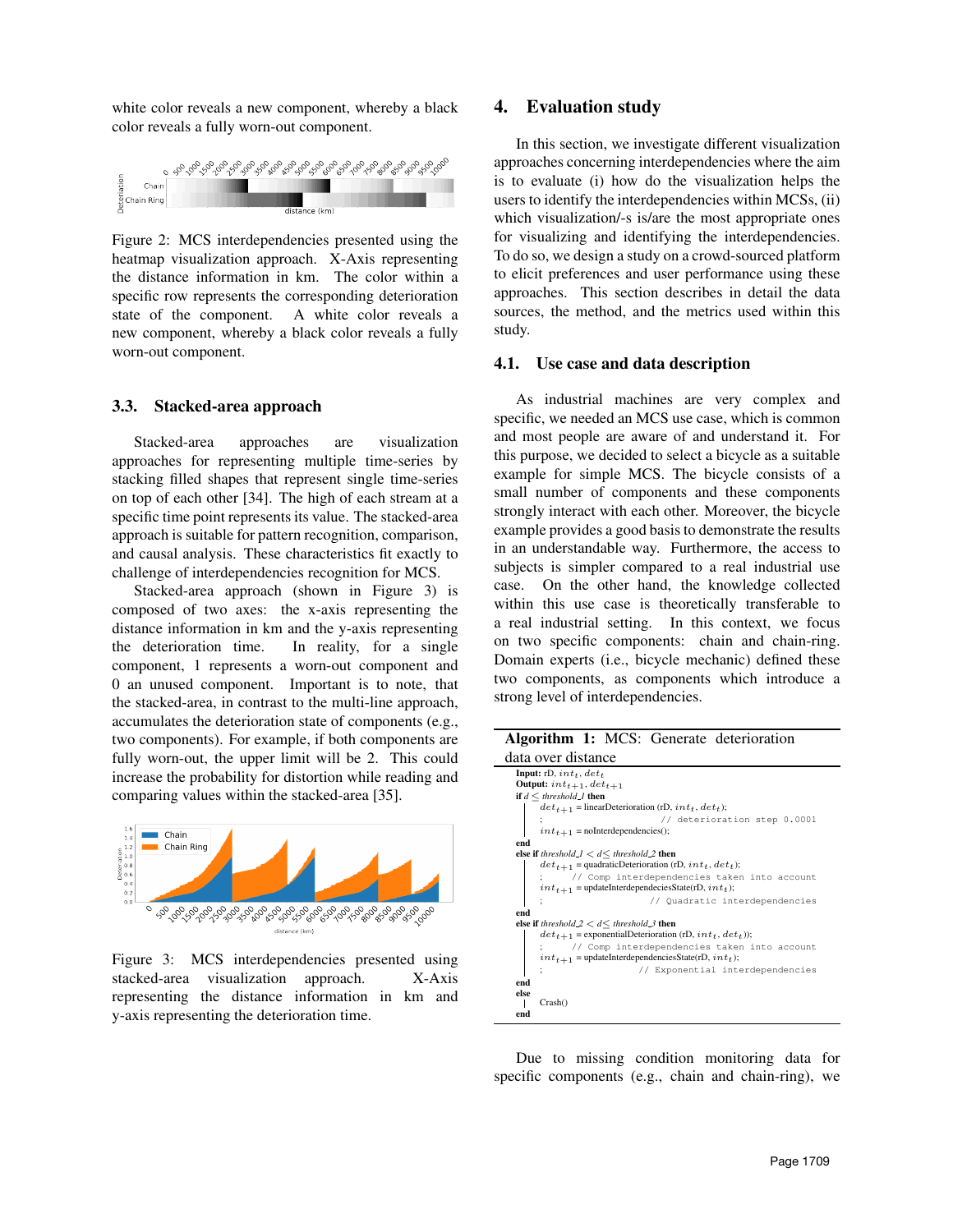have resorted synthetic data. Based on the description of the deterioration time and deterioration effect between components we generated health description data. The description of the component aging is provided by domain experts through multiple interviews. This helped us to generate data close to reality in a standardized and simpler way. Based on the interview results we defined different assumptions: (1) chain crashes after 4000 km (i.e., threshold 3), (2) chain-ring crashes after  $10\ 000\ km$  (i.e., threshold  $3$ ),  $(3)$  if a chain component has been in use less than 1500 km i.e., threshold<sub>-1</sub>, then no deterioration effect toward other components is present, (4) if chain-ring has been in use for less than  $4000 \text{ km}$  (i.e., threshold 1), then no deterioration effect toward other components is present. (5) if chain has been in use more than 3000 km (i.e., threshold 2), the deterioration rate and effect is exponential. (6) if chain-ring has been in use more than 8000 km (i.e., threshold 2), the deterioration rate and effect is exponential.

As a result, a mathematical model taking into account the corresponding parameters (e.g., chain's threshold 1) for every relevant component (i.e., chain and chain-ring) is designed (see algorithm 1). The mathematical model is used to generate the deterioration data concerning interdependencies. This provides two different advantages: (1) the model help us to generate synthetic data based on the domain experts, thus leading to a data-set that describes a system behavior for bikers. (2) This model will be used to evaluate the results during a design study, thus increasing the plausibility of collected data.

Let  $chX_t$  and  $chY_t$  represent the accumulated deterioration of chain at *t* distance [km], respectively, deterioration of chain-ring. In such cases, deterioration state (e.i.,  $chX_t$  and  $chY_t$ ) is updated for each deterioration step (e.i., *t*). In our case, a deterioration step represent 1 meter (m) ride of the bike (i.e., *rD*). At each deterioration step, the deterioration of the chain and chain-ring is evaluated using the algorithm 1. Algorithm 1 takes as input the relative distance (i.e., *rD*), current interdependencies effect (i.e.,  $int_t$ ), and current deterioration state of the corresponding component (i.e.,  $det<sub>t</sub>$ ). As a result, the deterioration state of the component (i.e.,  $det_t + 1$ ) and the interdependencies effect (i.e.,  $int_t + 1$ ) for the next step is estimated and provided as output. In particular, the deterioration could evolve in three different forms (depending on the relative distance): linear (*LinearDeterioration (...)*), quadratic (*QuadraticDeterioration (...)*), or exponential (*ExponentialDeterioration (...)*) form.

For the design study, two different scenarios are considered. We use these two data-sets to generate the scenarios for the visualization approaches. This is crucial as it helps to compare these approaches and interpret the results.

- *Scenario 1* is a data-set that represents the deterioration of chain and chain-ring over a distance. Multiple replacements are performed randomly for each of the components. In this data-set, the deterioration effect is considered and modeled based on the algorithm 1.
- *Scenario 2* is a data-set where deterioration of the components over distance is modeled. Similar to scenario 1, this data-set models deterioration of components where randomly multiple component replacements are performed on both chain and chain-ring. In particular, this data-set demonstrates the case which leads to a crash. On the one hand, the deterioration effect (interdependencies) is clearly shown. On the other hand, this data-set is terminated with a crash, where one of the components is overused, thus, requiring to replace both components.

# 4.2. Procedure

This design study aims to understand if users can identify and interpret interdependencies between components of an MCS represented with different visualization approaches. Moreover, we want to identify which visualization/-s is/are the most appropriate ones for visualizing and identifying the interdependencies of an MCS. For this purpose, a crowd-sourced study is designed to evaluate different visualization approaches. In the past, crowd-sourced studies showed significant results when comparing different visualizations [36, 37]. Each participant has to evaluate in detail only one specific approach. This decision will help to avoid biased data [38, 39]. In particular, to avoid biased data (i.e., retrospective bias [39]), we also randomly assigned the visualization approach to analyze in detail as well as the order of answers of all the questions within the design study.

First, a description and purpose of the study, altogether, with the information about the respect of confidentiality regarding the data is provided to each participant. Second, the participant is asked to answer some demographic questions regarding the expertise on visualization and education level. Further demographic data are provided directly from platform, which is used to conduct the study. Third, the MCS use-case and the definition of interdependencies is presented through a video animation.

Next, the participant performed the main task, i.e.,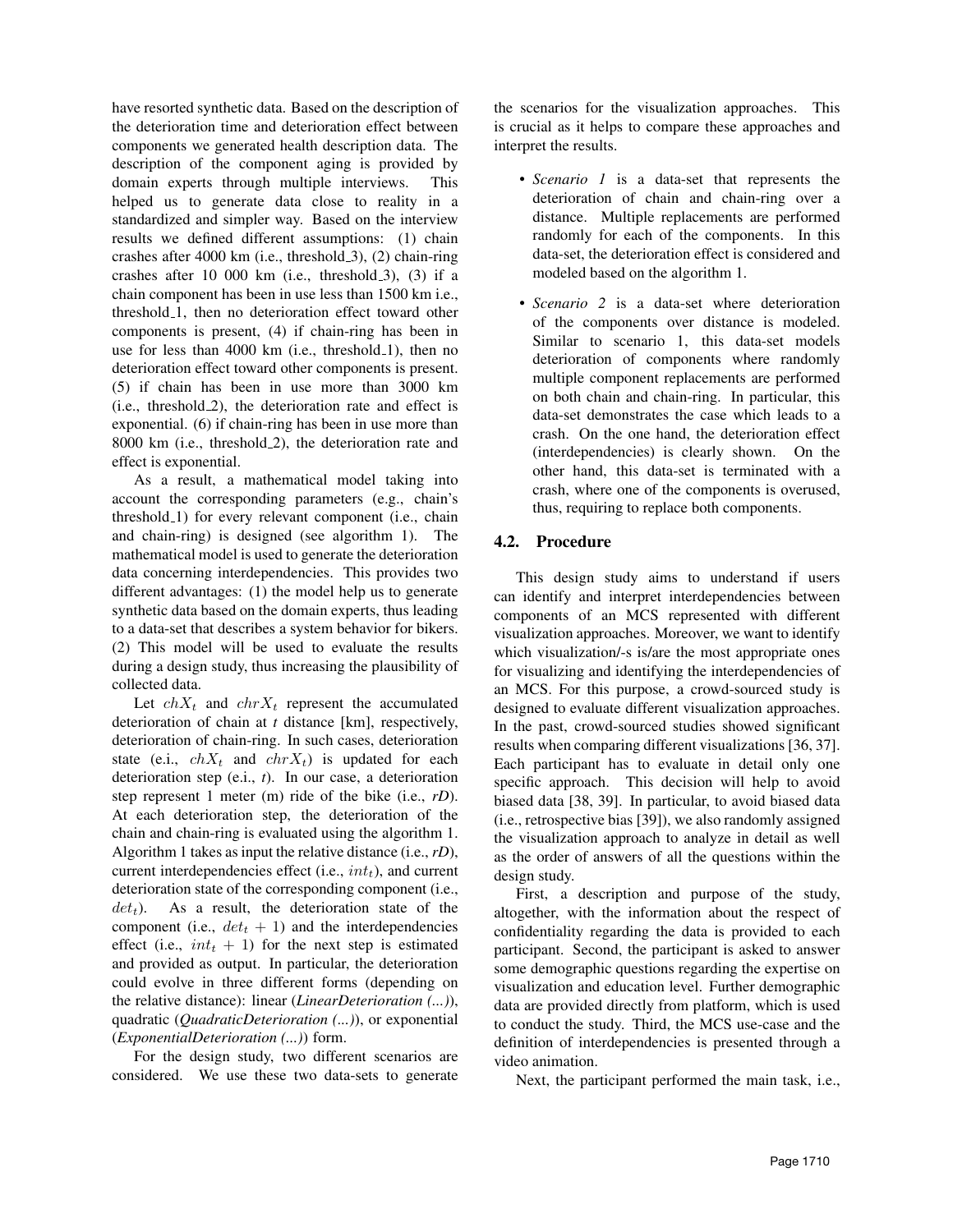he/she evaluated one of the three approaches in detail. The task was designed as follows: (1) a short description of the visualizations was shown to the participant, (2) two different scenarios of components deterioration over time (e.g., distance) and performed maintenance actions (e.g., replacements) using the corresponding visualization approach were shown to the participant. The participant is asked to analyze these scenarios in detail and try to identify the interdependencies between components. (3) Next, the participant is asked to rank the identified level of interdependencies. Furthermore, the participant is asked to design a maintenance strategy (e.g., define component replacements over the distance) for a distance ride of 10 000 km. Moreover, a limited budget of 600  $\in$  is provided altogether with the cost information of both components. Chain value was 20  $\epsilon$  and chain-ring 200  $\epsilon$ . This task is designed based on the suggestion from Kittur et al. [40] to motivate the participants to study the visualization in an accurate way and prevent random answers. Fifth, we performed a usability evaluation based on the System Usability Scale (SUS) [41]. Sixth, subjective feedback has been collected through a post-task questionnaire based on NASA TLX  $<sup>1</sup>$  covering six dimensions of workload:</sup> mental demand, physical demand, temporal demand, effort, frustration, and perceived performance. Finally, to each participant, all three approaches are shown, and we asked them to select the approach that they would use to identify interdependencies between components.

### 4.3. Evaluation protocol

We conducted an offline evaluation of the collected results. First, we analyzed and compared the distribution of the data using both visualization tools as well as statistical approaches. As a visualization tool, we used bar charts with confidence intervals (known as error bars), providing two crucial pieces of information, the average of the data distribution and the confidence interval. This information helps us to estimate visually if two distributions are significantly different. On the other hand, the Mann-Whitney U test [42] is used as a statistical approach to evaluate the difference of distributions. This approach provides more reliable results as it is non-parametric and is not dependent on normally distributed data. In this case, the significant differences with  $p < 0.01$  are estimated. Second, we used the mathematical model introduced in 4.1, which is used to generate the data-sets. The model is used to evaluate if a provided strategy is suitable to keep the bicycle in operational state or will crash. A strategy that led to a crash is considered a failed, otherwise, a

successful strategy.

### 5. Discussion of results

### 5.1. User study: data elicitation

In this crowd-sourced study, 704 users participated. Whereby, 530 (M= 435, F=84, N/A=11) participants, age 18-65 are approved as shown in Table 5a. The strategies provided by participants are used to evaluate the quality of the submissions. For example, strategies that contained only random numbers are rejected, thus, considering only serious attempts. As a result, 72 submissions are rejected. Moreover, 89 users returned their submission i.e., results are not submitted. Finally, 13 participation are rejected from the platform, due to timed out, which was 45 minutes (m) by default. The participants had experience with visual- and data analytic tools. Moreover, all participants had experience in the industry and are well educated (529 participants with at least a bachelor's degree). Participants needed  $\mu$  = 12 m and 42 seconds (s) to successfully analyze the heatmap approach. Stacked-area visualization is successfully analyzed in  $\mu = 13$  m and 42 s and the multi-line approach is successfully analyzed in  $\mu = 12$ m and 50 s.

Finally, the participants provided subjective feedback with regard to the workload. The workload has been estimated using the results of the NASA TLX questionnaire. In general, the workload of all the approaches seems low (mean below 50): (heatmap)  $\mu$ = 27.54  $\sigma$  = 6.21, (stacked-area)  $\mu$  = 28.48  $\sigma$  = 5.99, (multi-line)  $\mu = 26.78 \sigma = 6.65$ . Moreover, the results focusing on performance and frustration showed a significant difference. In this case, the Mann-Whitney U test showed that the distribution is significantly different with  $p < 0.01$ . In both cases, it is obvious, that the participants felt more confident while using multi-line approach and less frustrated. In contrast, the participants who evaluated stacked-area approach felt less confident and more frustrated during the evaluation.

The learning effect based on SUS is estimated, to evaluate the level of training needed for these approaches. In general, low learning effect has been revealed (mean score below 68): (heatmap)  $\mu$  = 63.92  $\sigma$  $= 27.82$ , (stacked-area)  $\mu = 62.34 \sigma = 25.35$ , (multi-line)  $\mu$  = 65.3  $\sigma$  = 24.51. In particular, we can find some significant differences between the approaches shown in Figures 4a and 4b. The significance of the distribution is shown using the bar charts with confidence interval and Mann-Whitney U test approach with  $p < 0.01$ .

These results show that participants analyzing heatmap and multi-line approaches were more

<sup>1</sup>https://humansystems.arc.nasa.gov/groups/tlx/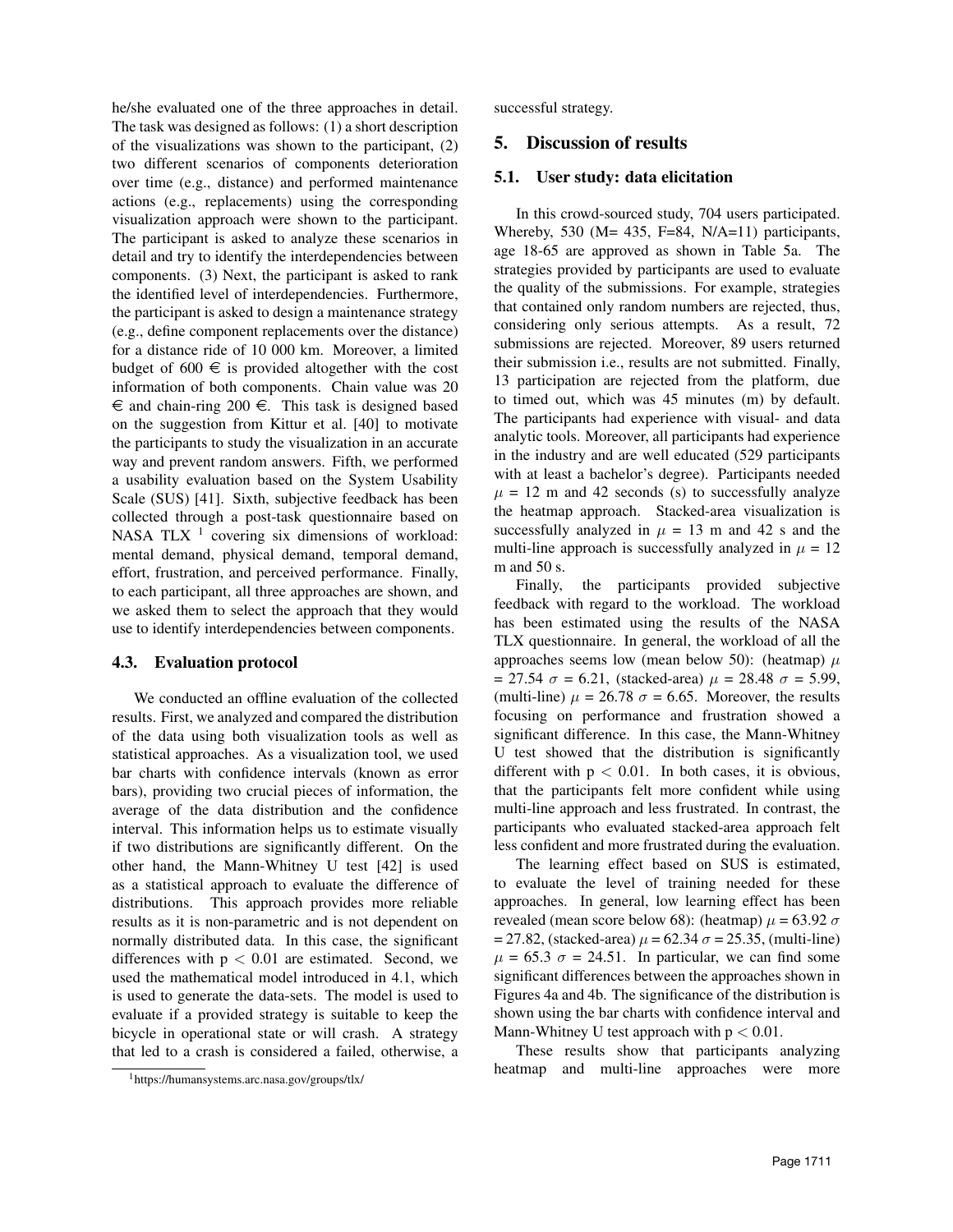confident, needed low overall workload, and most importantly the perception is that less training is needed to use these approaches. But this was not the case with stacked-area approach, where participants thought that this is less intuitive and felt less confident while analyzing this approach. Interestingly, the aforementioned results show a similar performance between the heatmap and multi-line approach. Even though, stacked-area and multi-line approaches are primarily designed for multiple time-series [34], the results indicate that they perform significantly differently while aiming to identify interdependencies for MCS. Therefore, a more detailed exploration of these approaches could help to explain further the similarity and dissimilarities between these approaches.



(a) Approache's perception



I felt very confident using visualization degradation representation.

Figure 4: Usability evaluation: A visual comparison of confidence and intuition level between the analyzed approaches.

#### 5.2. Strategy validation and cost optimization

The approved 530 strategies are analyzed in detail. First, we validated the provided strategies (i.e., deterioration validation) based on mathematical model introduced in 4.1. Strategies that generated a crash, are considered as failed strategies, otherwise, are considered as a successful strategies (see Figure 5a). Overall, 334 strategies were successful and 197

strategies failed which resulted in a crash. In general, participants that analyzed multi-line approach provided a lower rate of failed strategies with only 31%, followed by heatmap strategy with 37% of failed strategies. The participants using a stacked-area visualization returned a higher rate of failed strategies with 44%. Along deterioration validation process a cost-based validation of the provided strategies (see Figure 5b) is conducted. Cost-based validation is applied on top of the deterioration validation results. In such cases, a strategy that exceeds the provided cost limit of (600  $\epsilon$ ) is classified as failed, otherwise, as a successful strategy. As a result, the multi-line approach showed the lowest rate of failed strategies with 30%, followed by heatmap approach with 37 % , respectively, 41 % for the stacked-area visualization.

Additionally, we estimated the costs for each visualization approach with respect to the provided strategies (see Figure 6). The results showed that the participants analyzing stacked-area approach invested around 500  $\in$  on average. But, participants who analyzed heatmap and multi-line approach invested less than  $400 \in \text{on average}$ . These results were statistically significant based on the Mann-Whitney U test approach with  $p < 0.01$ .

The results from the strategy validation process indicate that multi-line approach showed a lower error rate. This suggests that multi-line could be the appropriate approach that shows a high degree of visual perception and recognition. Moreover, perception results for stacked-area approach were poorer compared to the other approaches. This could be due to distortion effects while aiming to read and compare values within stacked-area [35]. On the one hand, the cost optimization results suggest that heatmap and multi-line are suitable approaches. On the other hand, the stacked-area approach seems to be the more offensive approach, which could be helpful in more sensitive settings [43]. Usually, offensive approaches are appropriate in sensitive settings, where breakdown should be prevented due to safety or economic costs. Furthermore, the evaluation in this work was not exhaustive. In particular, we evaluated the interdependencies recognition, but we chose not to include semantic enrichment. Semantics enrichment allows identifying, extracting, and presenting the relevant interdependencies [44]. Last but not least, this is a complex task but is crucial for clear and precise knowledge understanding, documentation, and communication.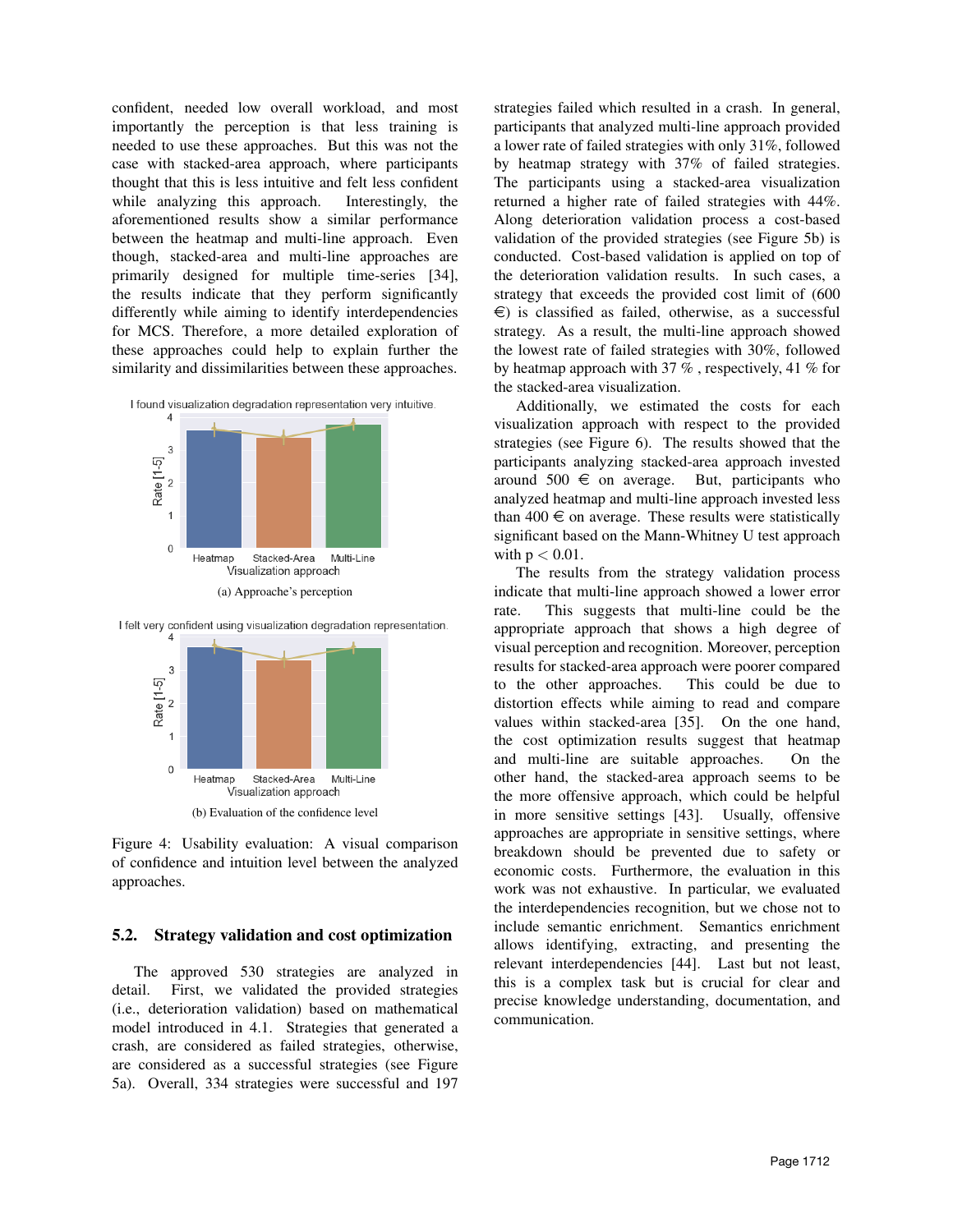|                     | <b>Deterioration validation</b> |            |            |            |  |
|---------------------|---------------------------------|------------|------------|------------|--|
| Visualization       | Successful                      | Failed     | All        | Failed     |  |
| type                | strategies                      | strategies | strategies | strategies |  |
|                     |                                 | (Crash)    |            | (% )       |  |
| Multiline           | 127                             | 58         | 185        | 0.31       |  |
| Heatmap             | 116                             | 68         | 184        | 0.37       |  |
| <b>Stacked Area</b> | 90                              | 71         | 161        | 0.44       |  |
| <b>SUM</b>          | 333                             | 197        | 530        | 0.37       |  |

(a) Deterioration validation strategy process. A maintenance strategy that crashes within 10 000 km is classified as failed, otherwise, successful strategy.

|                     | <b>Cost validation</b> |               |            |            |  |
|---------------------|------------------------|---------------|------------|------------|--|
| Visualization       | Successful             | Failed        | All        | Failed     |  |
| type                | strategies             | strategies    | strategies | strategies |  |
|                     |                        | (costs > 600) |            | (%)        |  |
| <b>Multiline</b>    | 126                    | 54            | 180        | 0.3        |  |
| Heatmap             | 115                    | 66            | 181        | 0.37       |  |
| <b>Stacked Area</b> | 88                     | 62            | 150        | 0.41       |  |
| <b>SUM</b>          | 329                    | 182           | 511        | 0.36       |  |

(b) Cost-based validation strategy process. A maintenance strategy that exceeded the provided limit of costs (600  $\in$ ) was classified as failed, otherwise, successful strategy.





Figure 6: Average cost estimation: Heatmap and multi-line approach show significant results while aiming for cost optimization

### 5.3. Preference transitions

At the end of the design study, participants were familiar with one of the approaches. Finally, we showed to every participant all three approaches, and we asked them to select the approach that they think will help them most to identify interdependencies between components.

The results are shown in Figure 7. Whereby, 35% of all participants used the multi-line approach in the experiment. The majority of these participants preferred to keep using the multi-line approach (73%). However, only a small number of participants preferred to switch to heatmap (11.5%) or stacked-area approach (15.4%). Moreover, 35% of all participants used the heatmap approach. Even though several participants preferred to keep using the heatmap approach (45.5%)

for analyzing interdependencies, still, a reasonable number of participants preferred to switch to multi-line (27.3%), respectively, stacked-area approach (27.2%). Interestingly, the majority of participants who analyzed the stacked-area approach in detail preferred to switch to the multi-line approach (56.4%). A small number of participants preferred to keep using the stacked-area approach (29.1%), or to switch to the heatmap approach (14.5%). As a result, 52.2% of participants preferred the multi-line approach. Whereby, 24.2% of participants preferred the heatmap approach and only 23.6% the stacked-area approach. These results show clear domination of the multi-line approach in contrast to the heatmap and stacked-area approach. This is an indicator that the multi-line approach could be appropriate for the recognition of interdependencies within an MCS. Although, clear causation of flowing tendencies toward the multi-line approach is not obvious from this study. This is a valid research question for future work as participants switch to all approaches. Relevant works [45, 46] show that users' characteristics such as cognitive abilities have an impact on the performance or subjective preferences with a given visualization approaches and thus also our three approaches might depend on user characteristics.





Figure 7: Preference transition after showing all three approaches to the participants.

### 6. Conclusions

In this paper, we investigated which visualization approaches are suitable for identifying the interdependencies of an MCS. The results showed that users are able to identify interdependencies and to use them to design a maintenance strategy for an MCS. Thus, visualization approaches seem suitable to overcome the challenge of identifying interdependencies. Specifically, the multi-line approach showed the best performance with respect to task performance (strategy validation and cost optimization). Moreover, the multi-line approach also clearly showed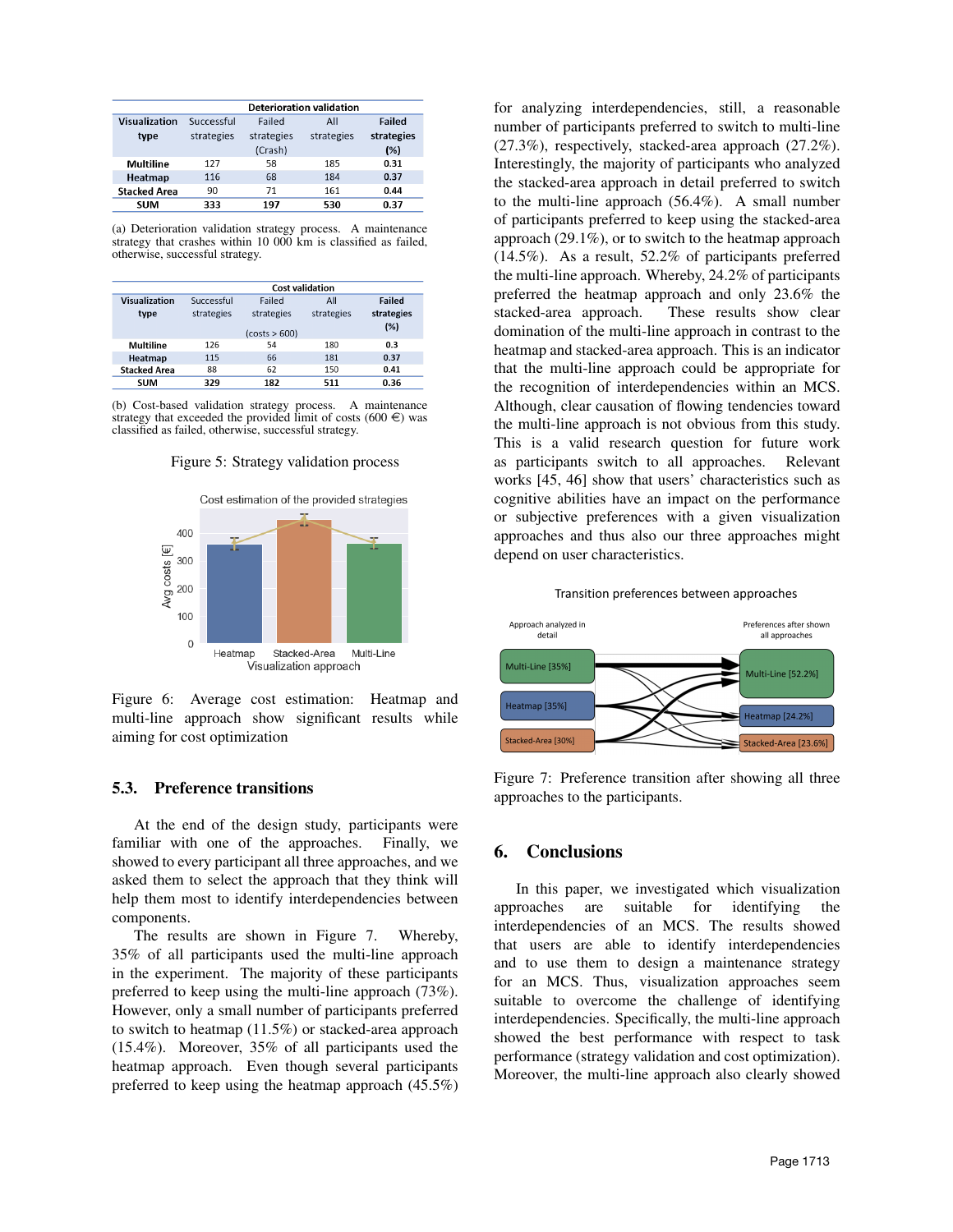superiority based on subjective feedback (preference transitions). The multi-line and heatmap approach received better feedback regarding usability compared to stacked-area approach being more intuitive to use and easy to understand.

In this work, we evaluated the visualization approaches using a simple MCS (2-components). In the future, we plan to design a more complex MCS, which consists of a higher number of components, and evaluate the visualization approaches within this context. The complexity that can be introduced with the increase of the number of components is one crucial aspect that needs careful consideration, as it can easily affect the users' decisions while performing maintenance. Moreover, an evaluation of these approaches in terms of productivity (identifying perfect timing for maintenance) is required. So far we were able to evaluate approaches from the functional perspective. Next, we plan to analyze approaches based on the optimal solution. In this case, the recognition of the interdependencies at perfect timing (change point detection) is crucial for optimal maintenance. Moreover, in the future, we plan to integrate the approaches in a real DSS in the context of MCSs.

### 7. Acknowledgements

This work has been supported by the FFG, Contract No. 881844: Pro<sup>2</sup>Future is funded within the Austrian COMET Program Competence Centers for Excellent Technologies under the auspices of the Austrian Federal Ministry for Climate Action, Environment, Energy, Mobility, Innovation and Technology, the Austrian Federal Ministry for Digital and Economic Affairs and of the Provinces of Upper Austria and Styria. COMET is managed by the Austrian Research Promotion Agency FFG.

### References

- [1] Q. Wang, A. Farahat, K. Ristovski, H.-K. Tang, S. Serita, and C. Gupta, "What maintenance is worth the money? a data-driven answer," in *2018 IEEE 16th International Conference on Industrial Informatics (INDIN)*, pp. 284–291, IEEE, 2018.
- [2] H. Lasi, P. Fettke, H.-G. Kemper, T. Feld, and M. Hoffmann, "Industry 4.0," *Business & information systems engineering*, vol. 6, no. 4, pp. 239–242, 2014.
- [3] S. Zhai, S. Achatz, M. Groher, J. Permadi, and G. Reinhart, "An empirical expert study on the status quo and potential of predictive maintenance in industry," in *2020 International Conference on Sensing, Diagnostics, Prognostics, and Control (SDPC)*, pp. 125–130, IEEE, 2020.
- [4] M. Gashi and S. Thalmann, "Taking complexity into account: A structured literature review on multi-component systems in the context of predictive

maintenance," in *European, Mediterranean, and Middle Eastern Conference on Information Systems*, pp. 31–44, Springer, 2019.

- [5] A. Van Horenbeek and L. Pintelon, "A dynamic predictive maintenance policy for complex multi-component systems," *Reliability Engineering & System Safety*, vol. 120, pp. 39–50, 2013.
- [6] S. Thalmann, H. G. Gursch, J. Suschnigg, M. Gashi, H. Ennsbrunner, A. K. Fuchs, T. Schreck, B. Mutlu, J. Mangler, G. Kappl, *et al.*, "Cognitive decision support for industrial product life cycles: A position paper," in *Proceedings of the 11 th International Conference on Advanced Cognitive Technologies and Applications*, pp. 3–9, 2019.
- [7] K.-A. Nguyen, P. Do, and A. Grall, "Multi-level predictive maintenance for multi-component systems," *Reliability engineering & system safety*, vol. 144, pp. 83–94, 2015.
- [8] P. Carlshamre, K. Sandahl, M. Lindvall, B. Regnell, and J. N. och Dag, "An industrial survey of requirements interdependencies in software product release planning, in *Proceedings Fifth IEEE International Symposium on Requirements Engineering*, pp. 84–91, IEEE, 2001.
- [9] R. Assaf, P. Do, P. Scarf, and S. Nefti-Meziani, "Wear rate-state interaction modelling for a multi-component system: Models and an experimental platform," *IFAC-PapersOnLine*, vol. 49, no. 28, pp. 232–237, 2016.
- [10] A. F. Shahraki, A. Roy, O. P. Yadav, and A. P. S. Rathore, "Predicting remaining useful life based on instance-based learning," in *2019 Annual Reliability and Maintainability Symposium (RAMS)*, pp. 1–6, IEEE, 2019.
- [11] M. C. O. Keizer, R. H. Teunter, and J. Veldman, "Joint condition-based maintenance and inventory optimization for systems with multiple components," *European Journal of Operational Research*, vol. 257, no. 1, pp. 209–222, 2017.
- [12] J. Shen, A. Elwany, and L. Cui, "Reliability analysis for multi-component systems with degradation interaction and categorized shocks," *Applied Mathematical Modelling*, vol. 56, pp. 487–500, 2018.
- [13] F. Chang, G. Zhou, C. Zhang, Z. Xiao, and C. Wang, "A service-oriented dynamic multi-level maintenance grouping strategy based on prediction information of multi-component systems," *Journal of Manufacturing Systems*, vol. 53, pp. 49–61, 2019.
- [14] N. Rasmekomen and A. K. Parlikad, "Condition-based maintenance of multi-component systems with degradation state-rate interactions," *Reliability Engineering & System Safety*, vol. 148, pp. 1–10, 2016.
- [15] K. Gandhi, B. Schmidt, and A. H. Ng, "Towards data mining based decision support in manufacturing maintenance," Procedia Cirp, vol. 72, pp. 261-265, 2018.
- [16] S.-j. Wu, N. Gebraeel, M. A. Lawley, and Y. Yih, "A neural network integrated decision support system for condition-based optimal predictive maintenance policy," *IEEE Transactions on Systems, Man, and Cybernetics-Part A: Systems and Humans*, vol. 37, no. 2, pp. 226–236, 2007.
- [17] R. Yam, P. Tse, L. Li, and P. Tu, "Intelligent predictive decision support system for condition-based maintenance," *The International Journal of Advanced Manufacturing Technology*, vol. 17, no. 5, pp. 383–391, 2001.